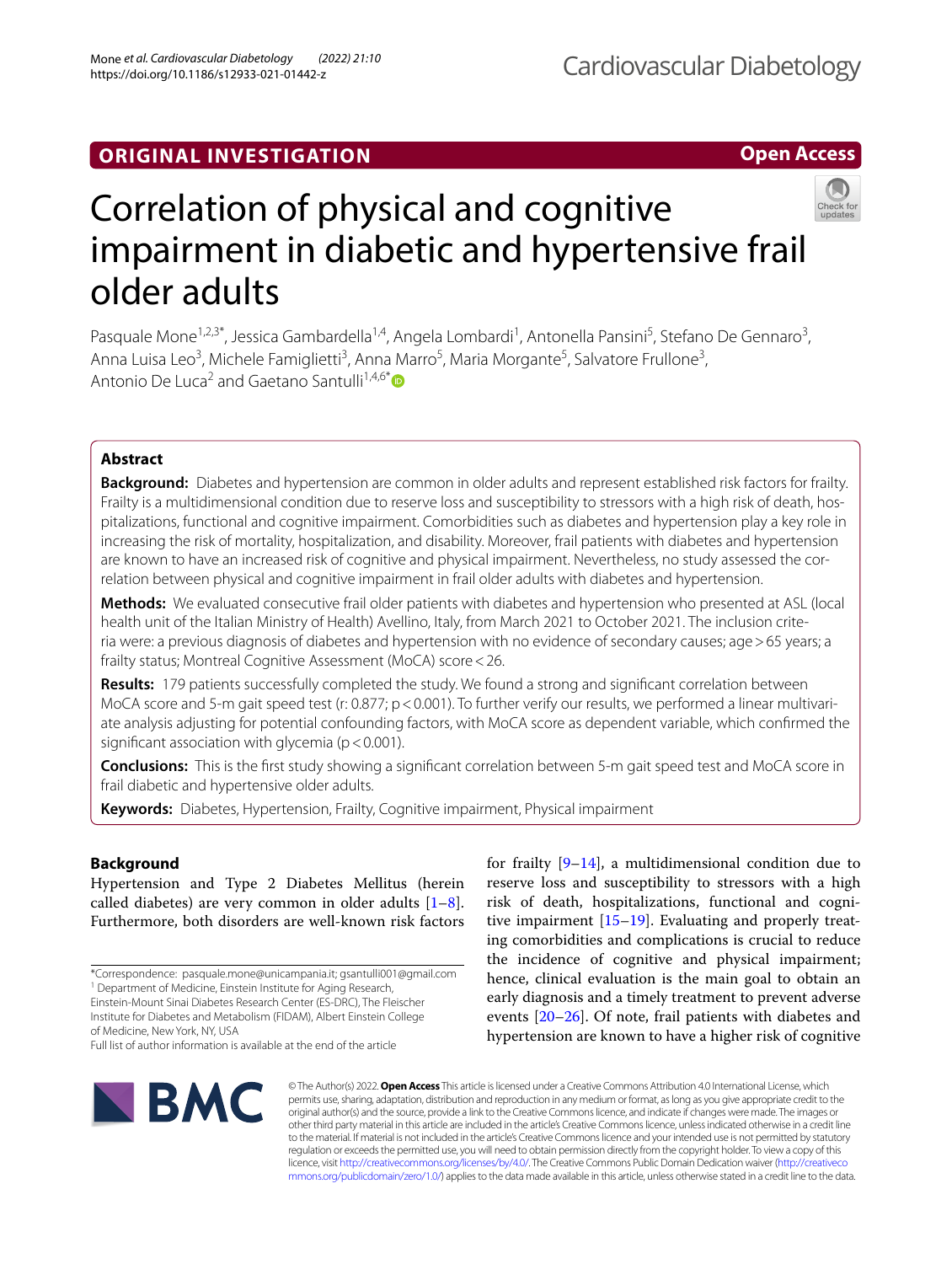and physical impairment [[27–](#page-4-8)[34](#page-4-9)]. Nevertheless, no report hitherto evaluated the actual correlations between physical and cognitive impairment in frail older adults with diabetes and hypertension. Our study, thus, aimed to investigate the relationships between physical and cognitive impairment in this previously reported population.

# **Methods**

We recruited consecutive frail older patients with diabetes and hypertension from March 2021 to October 2021 at ASL (local health unit of the Italian Ministry of Health) Avellino, Italy. Inclusion criteria were: age>65 years; a previous diagnosis of diabetes and hypertension with no evidence of secondary causes; a frailty status; Montreal Cognitive Assessment (MoCA) score<26. Exclusion Criteria were: Age<65 years; absence of frailty status; absence of diabetes and hypertension; previous cerebrovascular events; left ventricular ejection fraction<25%, with previous myocardial infarction or previous PPCI and/or coronary artery by-pass grafting.

All patients underwent blood pressure measurement, heart rate (HR) evaluation, and blood analysis to assess glycemia and HbA1c. An informed consent was signed by each patient (or legal representative). Research was performed according to the 1975 Declaration of Helsinki and its later amendments. The Institutional Review Board of Campania Nord approved the protocol.

## **Assessment of cognitive function**

Global cognitive function was assessed via MoCA test. This cognitive test covers many cognitive skills, scores range from 0 to 30, and cognitive impairment is defned by values  $<$  26. This test assesses the main cognitive areas: immediate and delayed memory (free and cued recall), language, visuoperceptual and visuospatial capacities, motor planning, executive function, attention, and cognitive judgment. Instead, MMSE scores are infuenced by demographic variables such as age and years of education: subjects with higher education levels have better results than subjects with lower levels. In particular, older adults show worst performances in MMSE scores that are age-dependent [\[35](#page-4-10)–[37\]](#page-5-0). MoCA test is more specifc to evaluate cognitive domains (attention, concentration, memory, language, calculation, orientation and executive functions) and is considered the best test to detect mild cognitive impairment [\[38,](#page-5-1) [39](#page-5-2)].

## **Frailty evaluation**

A physical frailty assessment was performed following the Fried Criteria, as previously described [[23,](#page-4-11) [24](#page-4-12)]. A diagnosis of frailty status was made with at least three

points out of fve, whereas patients having one or two points were considered pre-frails and, as such, excluded:

-Low physical activity level (a weighted score of kilocalories expended per week was calculated at baseline based on each participant's report. The lowest quintile of physical activity was identifed for each gender).

- -Weight loss (unintentional loss≥4.5 kg in the past year).
- -Exhaustion (poor endurance and energy, selfreported). Self-reported exhaustion, identifed by two questions from the CES–D scale, is associated with stage of exercise reached in graded exercise testing, as an indicator of  $O_2$  max, and is predictive of cardiovascular disease.
- -Weakness (handgrip strength in the lowest 20% quintile at baseline, adjusted for sex and body mass index).
- -Slowness (walking speed under the lowest quintile adjusted for sex and height).

Additionally, we performed a 5-m gait speed test in all patients before discharge. This test is among the most used approaches to measure the time required to walk a short distance at a comfortable pace; an altered gait speed test has been associated with impairments in lower-extremity muscle function, as well as neurosensory and cardiopulmonary dysfunction [\[40](#page-5-3), [41](#page-5-4)]. Previous reports have shown that performing a 5-m gait speed test alone is sufficient to evaluate the frailty status in patients with cardiovascular diseases [[40](#page-5-3), [42–](#page-5-5)[45\]](#page-5-6).

#### **Statistical analysis**

Data are presented as mean $\pm$ SD. Based on our preliminary fndings in a pilot study (rho: 0.26), we calculated the number of patients required for the study to reject the null hypothesis 95% of the time (*i.e*., with a one-tailed type II error rate of 0.05) with a two-tailed type I error at the 0.05 level of signifcance; the sample size was calculated via GPOWER software, yielding a minimum size of 151 patients. We applied a dispersion model correlating MoCA score and 5-m gait speed test; we also performed a linear regression analysis with MoCA score as dependent variable adjusting for potential confounding factors, including age, sex, BMI, blood pressure, HR, glycemia, HbA1c, and comorbidities. All calculations were computed using the SPSS 26 software.

## **Results**

We evaluated 248 frail elders with diabetes and hypertension. Since 34 patients were unwilling to provide clinical information, and 35 subjects did not meet inclusion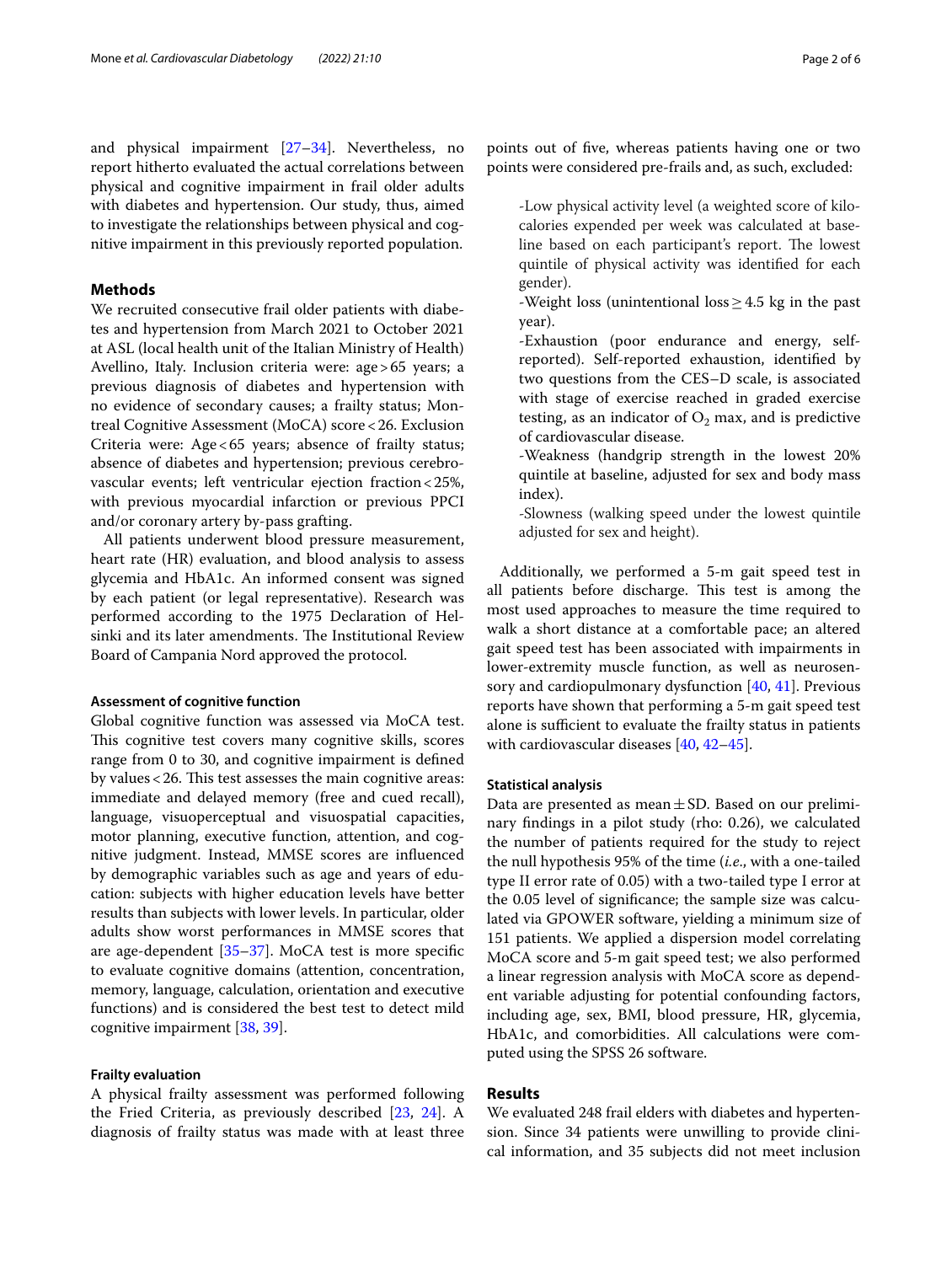criteria, 179 patients met the inclusion and exclusion criteria (Fig. [1](#page-2-0)). The clinical characteristics of our study group are reported in Table [1.](#page-2-1) There were no significant diferences in age, BMI, sex distribution, smoking habits, are reported in between the two groups (Table [1\)](#page-2-1).

Concerning comorbidities, which are of particular importance in a population like the one investigated in our study, we detected COPD in 30.7% of patients, CKD in  $35.8\%$ , HF in  $37.5\%$ ). The use of diuretics, angiotensin-converting enzyme inhibitors, beta-blockers, and calcium blockers was also similar between the two groups (Table [1](#page-2-1)).

We found a signifcant correlation between MoCA score and 5-m gait speed test (r: 0.877;  $p < 0.001$ ), as shown in Fig. [2](#page-2-2). In the effort to confirm our results, we performed a linear multivariate analysis with MoCA score as the dependent variable, adjusting for potential confounding factors, including age, sex, BMI, blood pressure, HR, glycemia, HbA1c, and comorbidities. We observed (Table [2\)](#page-3-0) a significant association with glycemia and age  $(p<0.001)$ ; furthermore, we observed signifcant results for sex (0.002), HR (p: 0.003), HF (p 0.010), and CKD (p 0.022).

## **Discussion**

To the best of our knowledge, this study is the frst to highlight a strong correlation between physical and cognitive impairment in hypertensive and diabetic elderly patients. Previous studies had highlighted the interaction between physical and cognitive function [\[46](#page-5-7), [47](#page-5-8)]; however, no study had hitherto investigated this relationship in frail elders with diabetes and hypertension.

The management of frailty in older adults is very debated; comorbidities such as diabetes and

<span id="page-2-0"></span>

<span id="page-2-1"></span>

|  |  | Table 1 Clinical characteristics of the patients |  |  |
|--|--|--------------------------------------------------|--|--|
|--|--|--------------------------------------------------|--|--|

|                           | <b>Values</b>     |
|---------------------------|-------------------|
| N                         | 179               |
| Sex (M/F)                 | 74/105            |
| Mean age (years)          | $81.0 \pm 8.5$    |
| BMI ( $kg/m2$ )           | $28.5 \pm 1.4$    |
| SBP (mmHg)                | $129.3 \pm 11.7$  |
| DBP (mmHg)                | $77.5 + 9.5$      |
| Heart rate (bpm)          | $81.0 \pm 9.0$    |
| 5mGS test (m/s)           | $0.6 \pm 0.1$     |
| Comorbidities             |                   |
| COPD                      | 55 (30.7)         |
| <b>CKD</b>                | 64 (35.8)         |
| HF                        | 66 (37.5)         |
| Hyperlipidemia            | 70 (39.1)         |
| Laboratory analyses       |                   |
| Plasma glucose (mg/dl)    | $166.0 \pm 58.67$ |
| HbA1c (mmol/l)            | $7.5 \pm 0.7$     |
| Global cognitive function |                   |
| MoCA                      | $20.59 \pm 3.8$   |
| Fried Criteria            |                   |
| Weight loss               | 130 (72.6)        |
| <b>Exhaustion</b>         | 57 (31.9)         |
| Low physical activity     | 55 (30.7)         |
| Slowness                  | 141 (78.8)        |
| Weakness                  | 154 (86.0)        |
|                           |                   |

Data are means  $\pm$  SD for continuous variables or n (%) for categorical variables *5mGS* 5-meter gait speed, *BMI* body mass index, *CKD* chronic kidney disease, *COPD* chronic obstructive pulmonary disease, *DBP* diastolic blood pressure, *HbA1c* glycated hemoglobin, *HF* heart failure, *MoCA* Montreal Cognitive Assessment, *SBP* systolic blood pressure

hypertension are well recognized to play key roles in increasing the risk of mortality, hospitalization and disability. Indeed, both of them are functionally linked to endothelial dysfunction, infammation, atherosclerosis, and oxidative stress [[48–](#page-5-9)[55\]](#page-5-10) driving cognitive and physical impairment in a complex syndrome such as frailty [[56–](#page-5-11)[63\]](#page-5-12).

<span id="page-2-2"></span>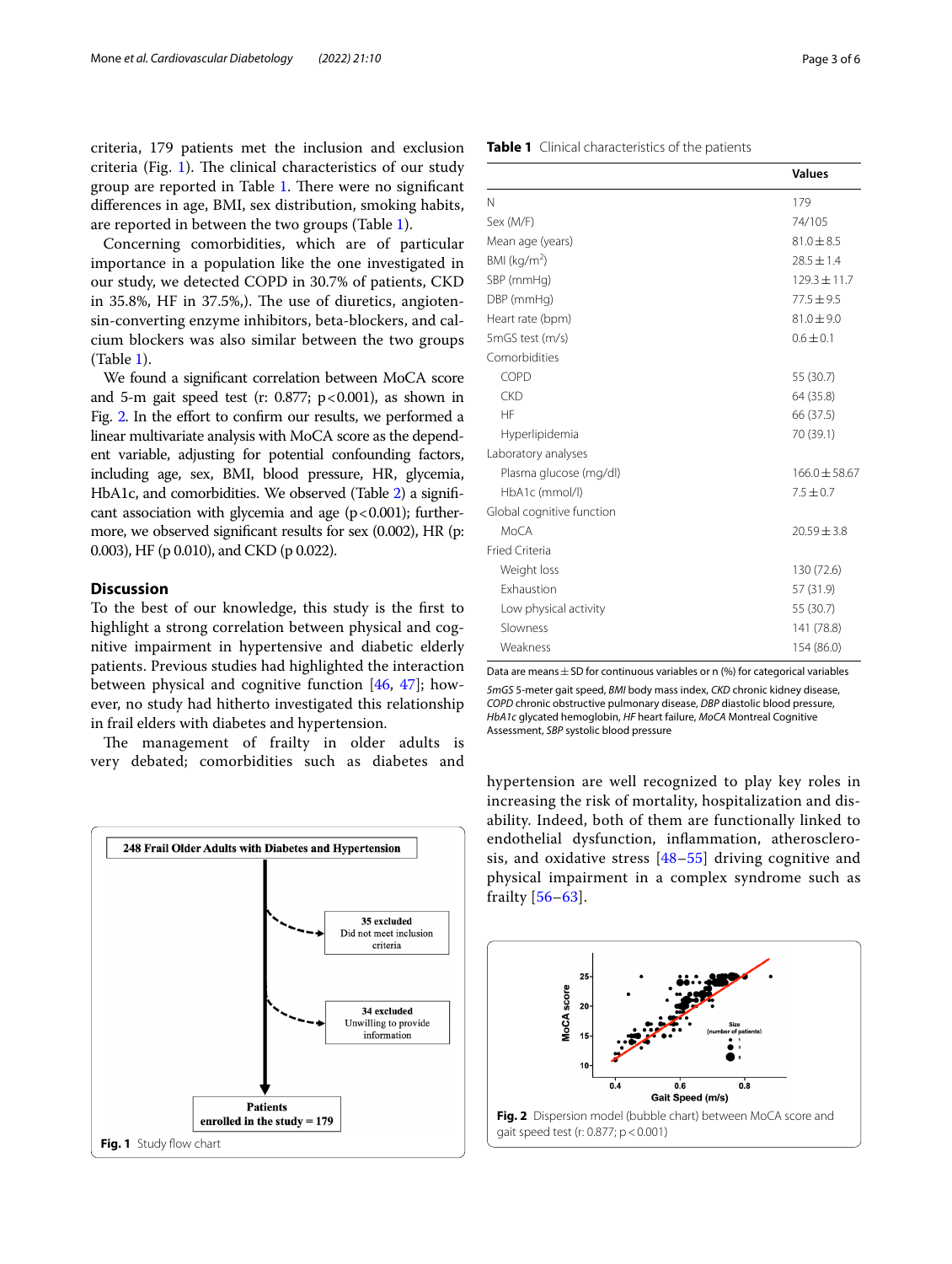|                | B        | <b>Standard error</b> | Beta     | t         | p       | 95% Confidence Interval |             |
|----------------|----------|-----------------------|----------|-----------|---------|-------------------------|-------------|
|                |          |                       |          |           |         | Lower bound             | Upper bound |
| Age            | $-0.126$ | 0.038                 | $-0.176$ | $-3.306$  | < 0.001 | $-0.202$                | $-0.051$    |
| Sex            | $-1.275$ | 0.402                 | $-0.165$ | $-3.171$  | 0.002   | $-2.069$                | $-0.481$    |
| <b>BMI</b>     | $-0.153$ | 0.117                 | $-0.068$ | $-1.312$  | 0.191   | $-0.383$                | 0.077       |
| <b>SBP</b>     | $-0.049$ | 0.025                 | $-0.101$ | $-1.944$  | 0.054   | $-0.099$                | 0.001       |
| <b>DBP</b>     | 0.037    | 0.030                 | 0.063    | 1.237     | 0.218   | $-0.022$                | 0.096       |
| HR             | 0.070    | 0.023                 | 0.163    | 3.053     | 0.003   | 0.025                   | 0.116       |
| Glycemia       | $-0.037$ | 0.004                 | $-0.568$ | $-10.291$ | < 0.001 | $-0.044$                | $-0.030$    |
| HbA1c          | 0.011    | 0.275                 | 0.002    | 0.042     | 0.867   | $-0.532$                | 0.555       |
| <b>HF</b>      | $-1.081$ | 0.414                 | $-0.141$ | $-2.611$  | 0.010   | $-1.899$                | $-0.264$    |
| Hyperlipidemia | 0.494    | 0.406                 | 0.063    | 1.217     | 0.225   | $-0.307$                | 1.295       |
| COPD           | 0.216    | 0.479                 | 0.026    | 0.450     | 0.653   | $-0.730$                | 1.161       |
| <b>CKD</b>     | $-1.111$ | 0.480                 | $-0.139$ | $-2.316$  | 0.022   | $-2.059$                | $-0.164$    |

<span id="page-3-0"></span>

|  |  | <b>Table 2</b> Multivariate Regression Analysis using the MoCA score as the dependent variable |
|--|--|------------------------------------------------------------------------------------------------|
|--|--|------------------------------------------------------------------------------------------------|

*BMI* body mass index, *CKD* chronic kidney disease, *COPD* chronic obstructive pulmonary disease, *DBP* diastolic blood pressure, *Hb1Ac* glycated hemoglobin, *HF* heart failure, *HR* heart rate, *MoCA* Montreal Cognitive Assessment, *SBP* systolic blood pressure

Our data indicate a primary role of diabetes and hypertension in the development of disability in a frail cohort of older adults. Furthermore, consistent with previous investigations [[64](#page-5-13), [65\]](#page-5-14), in our population we observed a robust impact of age  $(p < 0.001)$  and admission glycemia ( $p < 0.001$ ), strongly suggesting that glycemic control is a goal to achieve for avoiding adverse outcomes in this class of patients. Indeed, hyperglycemia worsens a delicate balance in patients with multimorbidity such as frail elders [\[66](#page-5-15)[–68\]](#page-5-16). Since also female sex had a signifcant impact in our multivariate analysis, we speculate that frail elderly women with diabetes and hypertension might have a higher risk of atherosclerosis and cardiovascular diseases [[69,](#page-5-17) [70\]](#page-5-18), although this possibility needs to be verifed in a dedicated trial.

Taken together, our data suggest that adding a simple evaluation with MoCA and gait speed test may be useful to evaluate cognitive and physical status. We propose to add an assessment of cognitive and physical condition in the comprehensive geriatric evaluation of frail hypertensive diabetic elders. Several limitations deserve consideration. We do not have follow-up records; nonetheless, we believe that observing signifcant diferences is noteworthy, especially in a population of frail older adults. We used a classifcation of frailty that mainly assesses physical frailty, in contrast to a multidimensional approach also involving nutritional, and psychosocial components. Finally, the sample size of our group is relatively small; however, we had performed an a priori power analysis, based on our preliminary data, showing that the

minimum estimated sample size to obtain statistically signifcant results was 151 patients.

# **Conclusions**

This study is the first one to correlate MoCA score and 5-m gait speed test in frail diabetic and hypertensive older adults. Further analyses with larger cohorts and a follow-up evaluation are warranted to corroborate our results.

#### **Abbreviations**

5mGS: 5-meter gait speed; BMI: Body mass index; CKD: Chronic kidney disease; COPD: Chronic obstructive pulmonary disease; Diabetes: Type 2 diabetes mellitus; DBP: Diastolic blood pressure; Hb1Ac: Glycated hemoglobin; HF: Heart failure; HR: Heart rate; MoCA: Montreal Cognitive Assessment; SBP: Systolic blood pressure.

#### **Authors' contributions**

PM, ADL and GS designed the study, analyzed data, drafted the manuscript, approved its fnal version, and made the decision to submit and publish the manuscript. JG, AL, and MM analyzed data, revised the manuscript's intellectual content, and approved the fnal version. AM, AP, SDG, MF, ALL, and SF acquired the data, revised the manuscript's intellectual content, and approved the fnal version. All authors have read and approved the fnal manuscript.

#### **Funding**

The Santulli laboratory is supported in part by the National Institutes of Health (R01-DK123259, R01-HL146691, R01-DK033823, R01-HL159062, and T32-HL144456 to G.S.), by the Diabetes Action Research and Education Foundation (to G.S.), by the Irma T. Hirschl and Monique Weill-Caulier Trusts (to G.S.), and by the American Heart Association (AHA-20POST35211151 to J.G.).

#### **Availability of data and materials**

Data and study materials are available from the First Author upon reasonable request.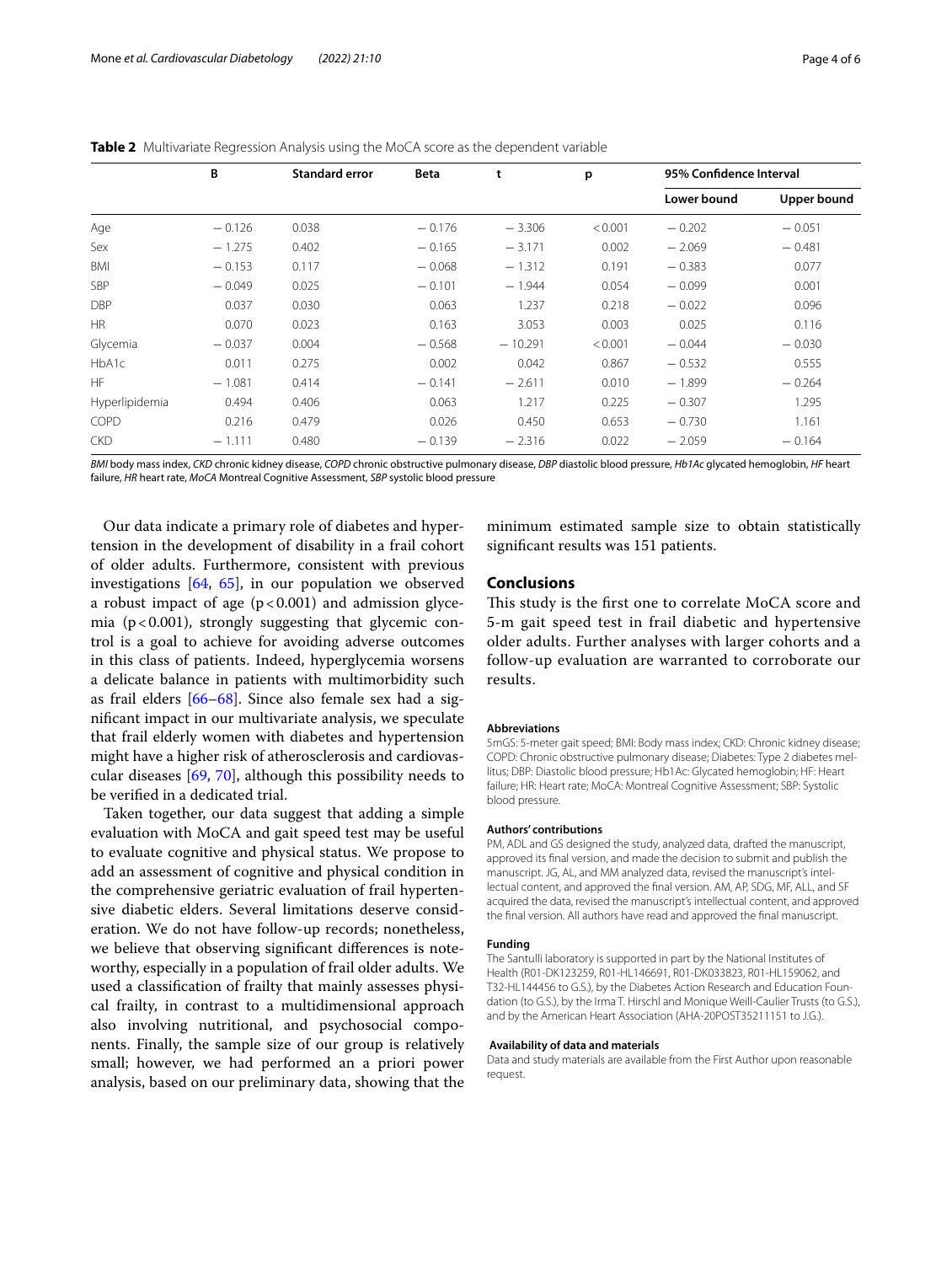# **Declarations**

#### **Ethics approval and consent to participate**

The Institutional Review Board of Campania Nord approved the protocol. Every patient has been included after the informed consent paper signed.

#### **Consent for publication**

All authors gave the consent for the publication of the article. All data and materials are available.

#### **Competing interests**

No competing interests.

#### **Author details**

<sup>1</sup> Department of Medicine, Einstein Institute for Aging Research, Einstein-Mount Sinai Diabetes Research Center (ES-DRC), The Fleischer Institute for Diabetes and Metabolism (FIDAM), Albert Einstein College of Medicine, New York, NY, USA. <sup>2</sup> Department of Mental and Physical Health and Preventive Medicine, University of Campania "Luigi Vanvitelli", Naples, Italy. <sup>3</sup>Division of Internal Medicine, Sant'Angelo Dei Lombardi Hospital, ASL (Local Health Unit), Avellino, Italy. <sup>4</sup>International Translational Research and Medical Education (ITME) Consortium, Department of Advanced Biomedical Sciences, "Federico II" University, Naples, Italy. <sup>5</sup> Elderly Assistance and Home Care, ASL (Local Health Unit), Avellino, Italy. <sup>6</sup>Department of Molecular Pharmacology, Institute for Neuroimmunology and Infammation (INI), Wilf Family Cardiovascular Research Institute, Albert Einstein College of Medicine, New York, NY, USA.

#### Received: 9 November 2021 Accepted: 30 December 2021 Published online: 19 January 2022

#### **References**

- <span id="page-4-0"></span>1. Draznin B, Aroda VR, Bakris G, Benson G, Brown FM, Freeman R, et al. Diabetes care in the hospital: standards of medical care in diabetes-2022. Diabetes Care. 2022;45(Suppl 1):S244–253.
- 2. Benetos A, Petrovic M, Strandberg T. Hypertension management in older and frail older patients. Circ Res. 2019;124(7):1045–60.
- 3. Yang Y, Hu X, Zhang Q, Zou R. Diabetes mellitus and risk of falls in older adults: a systematic review and meta-analysis. Age Ageing. 2016;45(6):761–7.
- 4. LeRoith D, Biessels GJ, Braithwaite SS, Casanueva FF, Draznin B, Halter JB, et al. Treatment of diabetes in older adults: an Endocrine Society\* clinical practice guideline. J Clin Endocrinol Metab. 2019;104(5):1520–74.
- 5. Conroy SP, Westendorp RGJ, Witham MD. Hypertension treatment for older people-navigating between Scylla and Charybdis. Age Ageing. 2018;47(4):505–8.
- 6. Uchmanowicz B, Chudiak A, Uchmanowicz I, Rosinczuk J, Froelicher ES. Factors infuencing adherence to treatment in older adults with hypertension. Clin Interv Aging. 2018;13:2425–41.
- 7. Williamson JD, Supiano MA, Applegate WB, Berlowitz DR, Campbell RC, Chertow GM, et al. Intensive vs standard blood pressure control and cardiovascular disease outcomes in adults aged >/=75 years: a randomized clinical trial. JAMA. 2016;315(24):2673–82.
- <span id="page-4-1"></span>8. Strain WD, Hope SV, Green A, Kar P, Valabhji J, Sinclair AJ. Type 2 diabetes mellitus in older people: a brief statement of key principles of modern day management including the assessment of frailty. A national collaborative stakeholder initiative. Diabet Med. 2018;35(7):838–45.
- <span id="page-4-2"></span>9. Ida S, Kaneko R, Imataka K, Murata K. Relationship between frailty and mortality, hospitalization, and cardiovascular diseases in diabetes: a systematic review and meta-analysis. Cardiovasc Diabetol. 2019;18(1):81.
- 10. Park SW, Goodpaster BH, Strotmeyer ES, Kuller LH, Broudeau R, Kammerer C, et al. Accelerated loss of skeletal muscle strength in older adults with type 2 diabetes: the health, aging, and body composition study. Diabetes Care. 2007;30(6):1507–12.
- 11. Clegg A, Hassan-Smith Z. Frailty and the endocrine system. Lancet Diabetes Endocrinol. 2018;6(9):743–52.
- 12. Aprahamian I, Sassaki E, Dos Santos MF, Izbicki R, Pulgrossi RC, Biella MM, et al. Hypertension and frailty in older adults. J Clin Hypertens (Greenwich). 2018;20(1):186–92.
- 13. Bromfeld SG, Ngameni CA, Colantonio LD, Bowling CB, Shimbo D, Reynolds K, et al. Blood pressure, antihypertensive polypharmacy, frailty, and risk for serious fall injuries among older treated adults with hypertension. Hypertension. 2017;70(2):259–66.
- <span id="page-4-3"></span>14. Bursztyn M. Hypertension, its treatment, frailty, falls, and mortality. Hypertension. 2017;70(2):253–4.
- <span id="page-4-4"></span>15. Gorodeski EZ, Goyal P, Hummel SL, Krishnaswami A, Goodlin SJ, Hart LL, et al. Domain management approach to heart failure in the geriatric patient: present and future. J Am Coll Cardiol. 2018;71(17):1921–36.
- 16. Mantovani E, Zucchella C, Schena F, Romanelli MG, Venturelli M, Tamburin S. Towards a redefnition of cognitive frailty. J Alzheimers Dis. 2020;76(3):831–43.
- 17. Pilotto A, Rengo F, Marchionni N, Sancarlo D, Fontana A, Panza F, et al. Comparing the prognostic accuracy for all-cause mortality of frailty instruments: a multicentre 1-year follow-up in hospitalized older patients. PLoS ONE. 2012;7(1): e29090.
- 18. Wleklik M, Uchmanowicz I, Jankowska EA, Vitale C, Lisiak M, Drozd M, et al. Multidimensional approach to frailty. Front Psychol. 2020;11:564.
- <span id="page-4-5"></span>19. Patnode CD, Perdue LA, Rossom RC, Rushkin MC, Redmond N, Thomas RG, et al. Screening for cognitive impairment in older adults: updated evidence report and systematic review for the US preventive services task force. JAMA. 2020;323(8):764–85.
- <span id="page-4-6"></span>20. Clegg A, Young J, Iliffe S, Rikkert MO, Rockwood K. Frailty in elderly people. Lancet. 2013;381(9868):752–62.
- 21. Thillainadesan J, Scott IA, Le Couteur DG. Frailty, a multisystem ageing syndrome. Age Ageing. 2020;49(5):758–63.
- 22. Mone P, Pansini A. Gait speed test and cognitive decline in frail women with acute myocardial infarction. Am J Med Sci. 2020;360(5):484–8.
- <span id="page-4-11"></span>23. Fried LP, Tangen CM, Walston J, Newman AB, Hirsch C, Gottdiener J, et al. Frailty in older adults: evidence for a phenotype. J Gerontol A Biol Sci Med Sci. 2001;56(3):M146–56.
- <span id="page-4-12"></span>24. Mone P, Gambardella J, Pansini A, de Donato A, Martinelli G, Boccalone E, et al. Cognitive impairment in frail hypertensive elderly patients: role of hyperglycemia. Cells. 2021;10(8):2115. [https://doi.org/10.3390/cells10082](https://doi.org/10.3390/cells10082115) [115.](https://doi.org/10.3390/cells10082115)
- 25. Solfrizzi V, Scafato E, Lozupone M, Seripa D, Schilardi A, Custodero C, et al. Biopsychosocial frailty and the risk of incident dementia: the Italian longitudinal study on aging. Alzheimers Dement. 2019;15(8):1019–28.
- <span id="page-4-7"></span>26. Guralnik JM, Ferrucci L, Simonsick EM, Salive ME, Wallace RB. Lowerextremity function in persons over the age of 70 years as a predictor of subsequent disability. N Engl J Med. 1995;332(9):556–61.
- <span id="page-4-8"></span>27. Srikanth V, Sinclair AJ, Hill-Briggs F, Moran C, Biessels GJ. Type 2 diabetes and cognitive dysfunction-towards efective management of both comorbidities. Lancet Diabetes Endocrinol. 2020;8(6):535–45.
- 28. Stringa N, van Schoor NM, Milaneschi Y, Ikram MA, Del Panta V, Koolhaas CM, et al. Physical activity as moderator of the association between APOE and cognitive decline in older adults: results from three longitudinal cohort studies. J Gerontol A Biol Sci Med Sci. 2020;75(10):1880–6.
- 29. Longo M, Bellastella G, Maiorino MI, Meier JJ, Esposito K, Giugliano D. Diabetes and aging: from treatment goals to pharmacologic therapy. Front Endocrinol (Lausanne). 2019;10:45.
- 30. Sinclair AJ, Rodriguez-Manas L. Diabetes and frailty: two converging conditions? Can J Diabetes. 2016;40(1):77–83.
- 31. Kirkman MS, Briscoe VJ, Clark N, Florez H, Haas LB, Halter JB, et al. Diabetes in older adults. Diabetes Care. 2012;35(12):2650–4.
- 32. Rodriguez-Manas L, Laosa O, Vellas B, Paolisso G, Topinkova E, Oliva-Moreno J, et al. Efectiveness of a multimodal intervention in functionally impaired older people with type 2 diabetes mellitus. J Cachexia Sarcopenia Muscle. 2019;10(4):721–33.
- 33. Materson BJ, Garcia-Estrada M, Preston RA. Hypertension in the frail elderly. J Am Soc Hypertens. 2016;10(6):536–41.
- <span id="page-4-9"></span>34. Streit S, Poortvliet RKE, Gussekloo J. Lower blood pressure during antihypertensive treatment is associated with higher all-cause mortality and accelerated cognitive decline in the oldest-old. Data from the Leiden 85-plus Study. Age Ageing. 2018;47(4):545–50.
- <span id="page-4-10"></span>35. Folstein MF, Folstein SE, McHugh PR. "Mini-mental state". A practical method for grading the cognitive state of patients for the clinician. J Psychiatr Res. 1975;12(3):189–98.
- 36. Carpinelli Mazzi M, Iavarone A, Russo G, Musella C, Milan G, D'Anna F, et al. Mini-mental state examination: new normative values on subjects in Southern Italy. Aging Clin Exp Res. 2020;32(4):699–702.